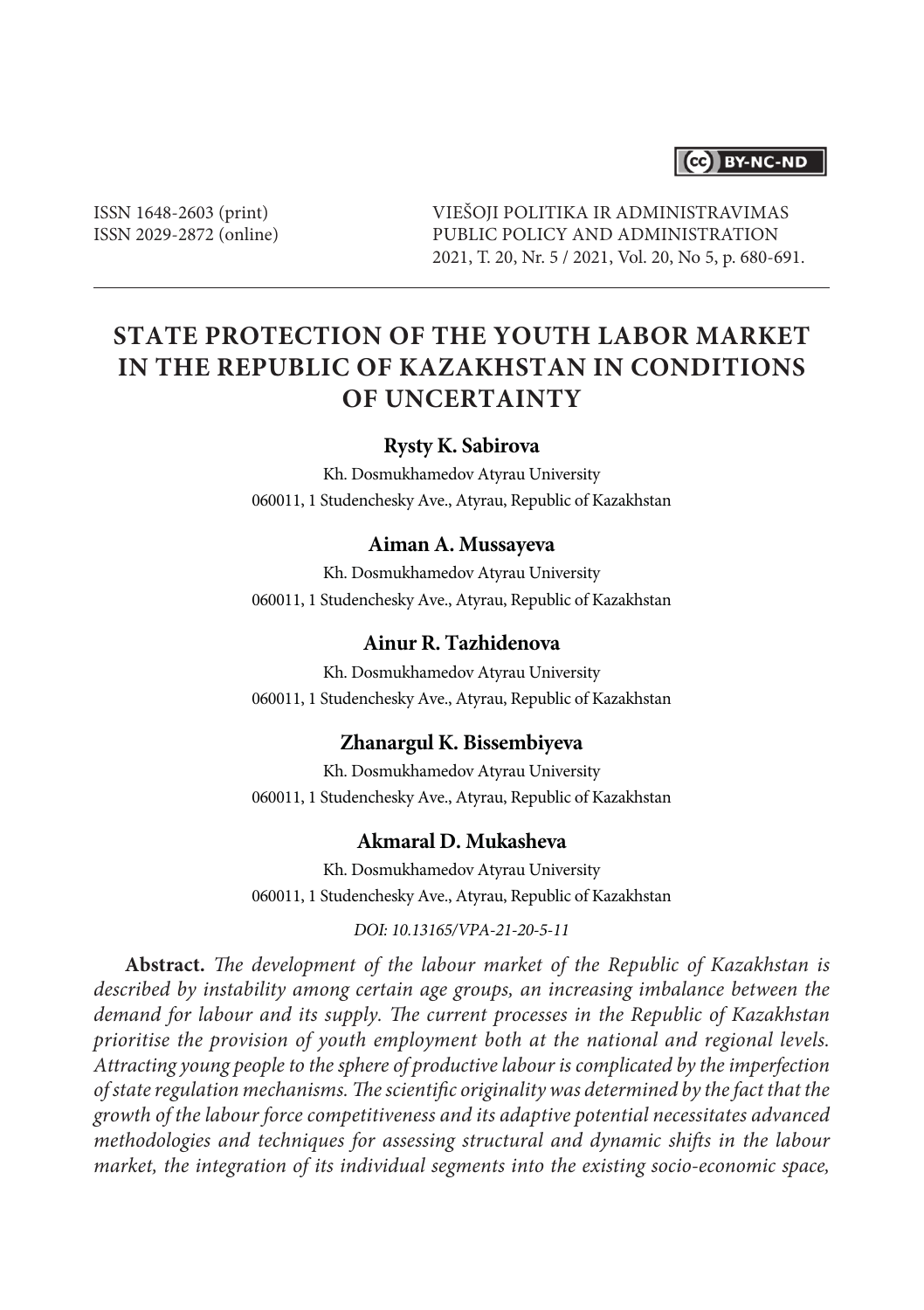*as well as the development of methodological foundations for forecasting these processes. The labour market is a system of social relations, including legal provisions and institutions that ensure the proper reproduction and effective use of labour, the quantity and quality of which are appropriately rewarded. The methodological framework of the study included general scientific and special methods of cognition. The use of systematic and integrated research approaches allowed determining the specific features of the youth labour market as an object of state regulation and justifying the need for the development of a comprehensive mechanism for its state regulation. The increased need for the state to implement measures aimed at preventing the growth of youth unemployment leads to revising and changing the methods of the youth labour market state regulation.*

**Keywords**: *labour market, youth employment, living standard, social policy, economy.*

#### **Introduction**

In the scientific field, the concept of labour market is mainly considered as a system of social relations, within which employers and employees buy and sell labour. "The labour market is an area in which commodity-monetary and social relations regarding the buying and selling labour are developed and implemented" (Cheng et al., 2020). The labour market as a mechanism for the reproduction of labour potential, which is a combination of market, corporate, state, and interstate regulation (Koksharov et al., 2021; Zub and Shulika, 2018). Thus, the study defined the labour market as a system of social relations within buying and selling "labour force". The authors of the study considered the labour market as a sphere of demand development for labour and its supply and also determined the possibility of its interpretation as a mechanism that ensures the coordination of prices and working conditions between employers and employees (Mokona et al., 2020; Kachynska et al., 2021). A distinctive feature of the labour market is that it covers not only the sphere of "labour force" turnover, but also the sphere of production where the employee works. The resulting relations affect important socio-economic issues, and therefore require special attention from the state (Shah et al., 2020; Polukarov et al., 2021).

In the scientific papers, the state regulation of the labour market is also defined differently (Yip et al., 2020). When considering the state regulation of the labour market, the scientist focused on the protection of hired labour, which includes the possibility of employment, retraining, professional skills realisation, and professional growth, professional skills recreation, earning money, ensuring safety, and labour protection (Sighaldeh et al., 2020). For such protection, the state must predominantly establish basic social guarantees by law, introduce a mechanism for their implementation and functions for providing social support (Wade-Bohleber et al., 2020). The population's social protection is not a new concept, it has a historal background. The first social protection mechanisms were created in Germany at the end of the 19<sup>th</sup> century when the state allocated considerable funds for various social programmes for the population (Andersson, 2020). Quite significant are the studies on the development of youth policy, research on the issues of youth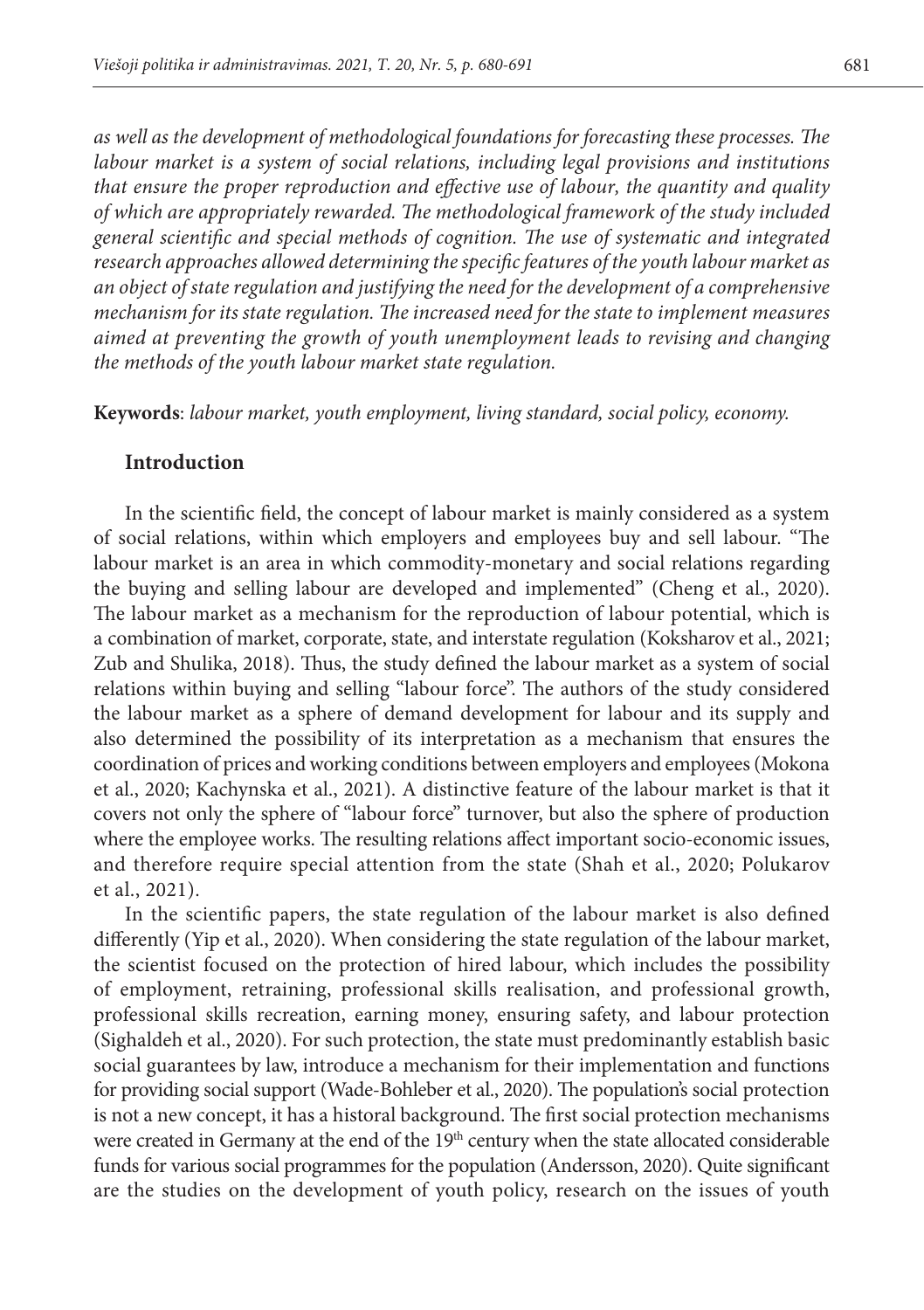employment and its primary employment (Karabchuk, 2020). However, despite the European orientation of the Republic of Kazakhstan and economic reform, the labour market and amendments in legislative acts, scientific research on ensuring effective state regulation does not keep up with the real needs and is not always satisfactory (Mamun et al., 2020). Therefore, a more substantial study of the youth labour market state regulation is now relevant in order to improve it in accordance with modern requirements (Paciello and Pioppi, 2020; Sukhonos et al., 2021).

When defining the youth labour market as an object of state regulation, it is necessary to refer to the interpretation of terms "state regulation" and "labour market" (Wesseling, 2021). State regulation of the economy is the influence of the state on the socio-economic development of the country (Assmann et al., 2020; Pankratova, 2021). State regulation is determined as a set of state measures aimed at managing economic entities in the area necessary to achieve the state authorities' objectives and for management (Lindemann and Gangl, 2020). Such definitions indicate the importance of the complexity and unity of state regulation (Denny-Smith et al., 2021).

Definitions of state regulation have certain advantages and disadvantages, each of the definitions interprets the essence and purpose of state regulation differently (Minh et al., 2020). It is more precise to define state regulation as a set of tools, levers, and methods of influencing the processes and phenomena used by the authorities to streamline the system of socio-economic relations and its development (Offiong et al., 2020).

#### **Materials and Methods**

The methodological framework of the study included general scientific and special methods of cognition. The use of systematic and integrated research approaches allowed determining the specific features of the youth labour market as an object of state regulation and justifying the need for the development of a comprehensive mechanism for its state regulation (Salud-Payumo et al., 2020). The authors used the method of analysis and synthesis to identify the content of the terms "youth", "youth labour market", "state regulation mechanism of the youth labour market". The authors also used the abstraction method to assess the state and trends in the development of the youth labour market. When summarising the above, the state regulation of the youth labour market should be considered as a system of means of state influence to ensure youth employment (Shibuya et al., 2020). In turn, the youth labour market regulation is a complex system of measures that cover not only the sphere of employment, but also all elements of the economic system of society.

When considering the youth labour market as an object of state regulation, it is necessary to determine the essence of the term "youth" and its inherent features (Unt and Täht, 2020). The analysis of the term "youth" demonstrates discrepancies in its interpretation by various scientists in terms of the age qualification and the features of this category. For example, an American sociologist refers to young people in the age category from 7-8 to 23 years, defines the boundaries depending on the gender, so for girls it is the age from 13 to 19, for boys – from 14 to 20 years. Definitions of "youth" differ not only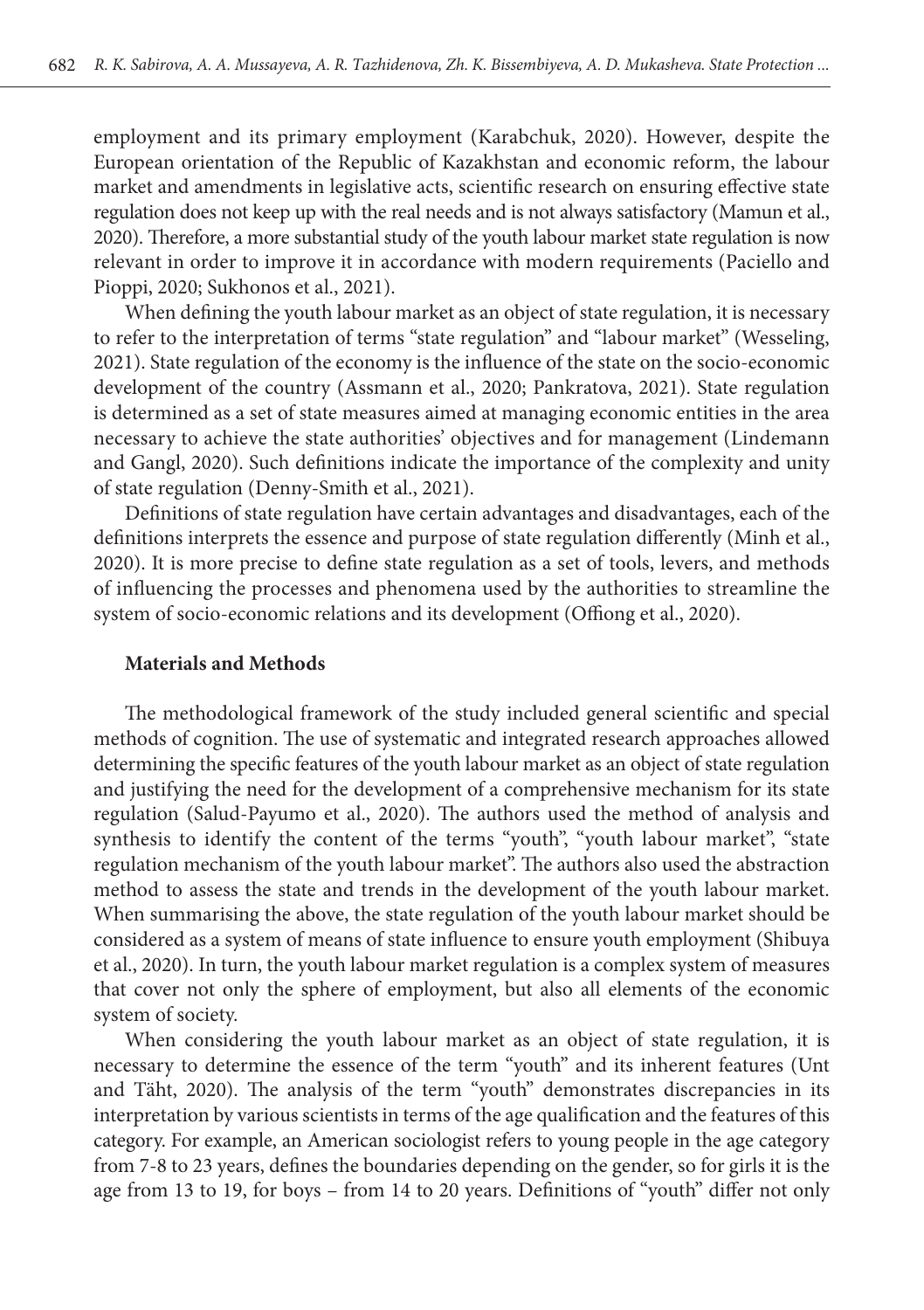by age, but also by the general understanding of the concept of youth. Youth is defined as a special social group aged from 14 to 28 years, which, to be involved in productive social work during the initial social development, is legislatively provided with additional benefits and guarantees for employment, occupational training, and labour activity in comparison with other employees. Other scientists refer to youth as people under the age of 30 who have not started independent work and have not created their family. Thus, young people differ from other employees both in age and in the specific features of their status in labour relations; in the legal aspect, the lower age limit of young people coincides with the age from which employment is allowed (15-16 years), and the upper age limit is 27-30 years. By this time, the biological development of the organism, the establishment of professional interests, initial professional training for the majority of young people who start their career, and the term of the established additional guarantees for young workers end.

## **Results and Discussion**

In total, the age limits of young people in the world range from 13 to 35 years. According to the UN General Assembly, young people are aged from 17 to 25 years. The UN defines youth as people in the period of life between the end of childhood and the beginning of labour activity. The World Health Organization considers a person to be young up to 44 years old. Sociologists in the United States determine the age of young people in the range from 12 to 24 years while dividing the period of youth into "adolescence" aged from 12 to 18 years and "young adults" – from 19 to 24 years. The ILO Convention "On the Minimum Age" sets the maximum age of a person who is hired, not lower than the age at the end of compulsory school education, but not less than 15 years. In Europe as a whole, people from 15 to 30 years old are considered to be youth. In the Republic of Kazakhstan, according to the Law of the Republic of Kazakhstan "On National Youth Policy in the Republic of Kazakhstan", young people are citizens aged from 14 to 35 years.

The "youth" category includes a socio-demographic group that is in a state of social maturity and is going through a period of adaptation to the surrounding world and future changes. During this period, a person goes through an important stage of family and social socialisation, the personality development, learning, assimilation of values, norms, attitudes, patterns of behaviour adopted in this society. Youth is the future potential of the state, therefore, the primary task of the state is to provide support and assistance to young people in their professional development. Young people are less competitive in the labour market, so they need additional protection during their professional development. An important component of state social support is the existing unemployment benefit and compensation for young people. The state guarantees the payment to the unemployed, even during periods of their temporary disability. The state also pays scholarships during the training period, as well as during retraining in employment services. Young people are given the opportunity to take part in paid community service. They can also expect to be reimbursed for expenses related to voluntary relocation at the request of the employment service.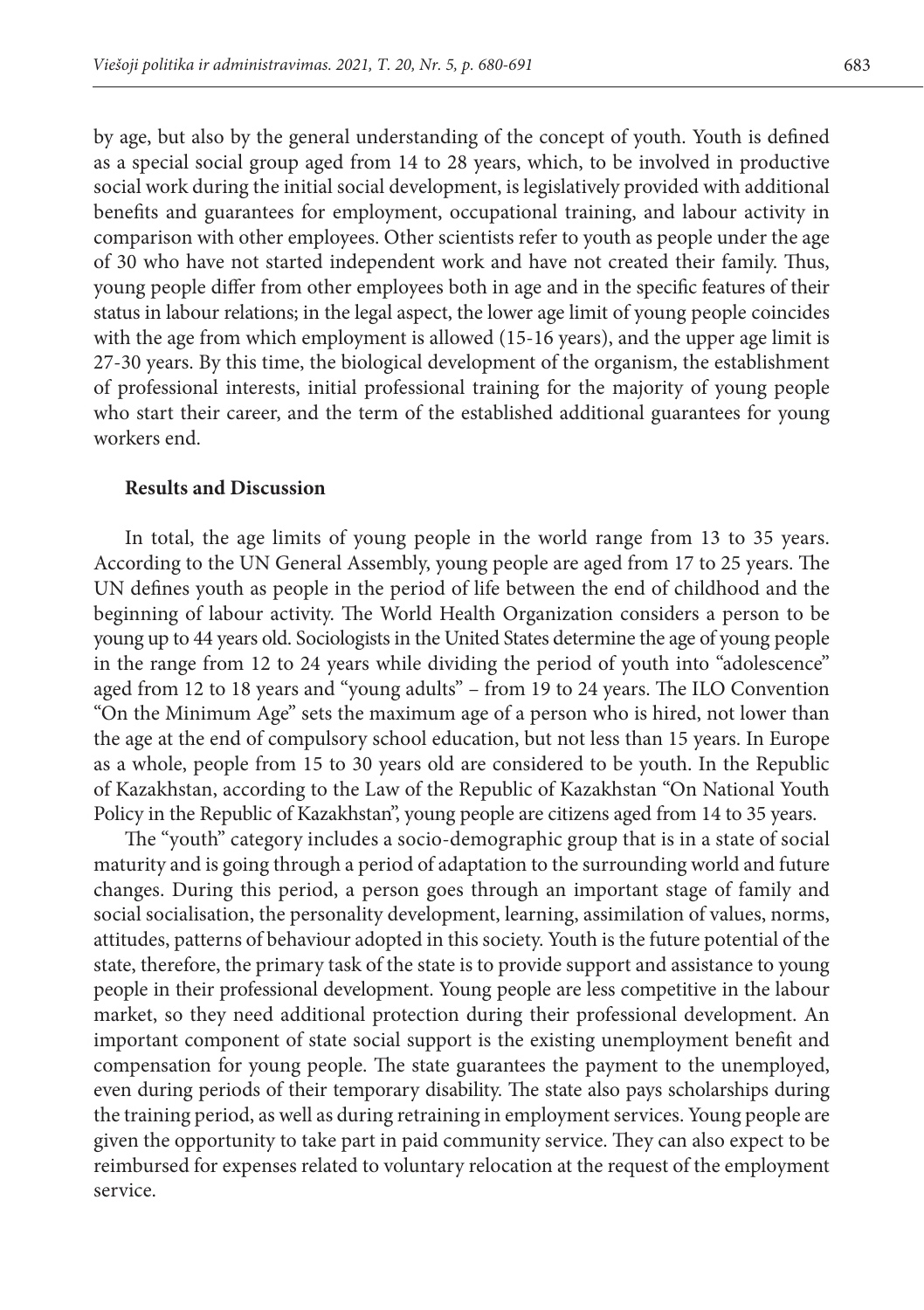Proceeding from the fact that young people are one of the most considerable components of the national labour market, its environment depends on development and establishment of youth. A problematic aspect of the effective functioning of the youth labour market is the imbalance between the supply of labour and the demand for it. The labour market is developed on a national scale under the influence of economic, political, social, demographic, territorial, sectoral, and other factors, acquiring the characteristics of a single national market. In general, the national youth labour market consists of similar markets that are developed at the regional level. Regional youth labour markets are described by a specific development orientation of productive forces and specialisation of the region. Studying the youth labour market of the Atyrau region, the authors of the paper identified several factors that affect its functioning and should be considered when developing the state regulation mechanism for the youth labour market (Table 1).

| <b>Factors</b>       | <b>Inherent features</b>                                                                                                                                                                                                                                                                             |
|----------------------|------------------------------------------------------------------------------------------------------------------------------------------------------------------------------------------------------------------------------------------------------------------------------------------------------|
| Demographics         | The number of the working-age population; a large proportion of young people located<br>in the region; the age structure of the population dominated by young people; population<br>migration from the region and from other regions; the geographical location along with<br>less developed regions |
| Economic             | Developed economy; diversified industrial sphere; investment attractiveness of the region;<br>favourable reputation of the region; favourable business environment; the presence of<br>underdeveloped business areas                                                                                 |
| Social and<br>labour | Availability of qualified labour force; availability of cheap labour; developed infrastructure;<br>favourable living conditions in the region                                                                                                                                                        |
| Educational          | Developed educational sphere; high level of professional education; a considerable number<br>of educational institutions (schools, vocational schools, and universities)                                                                                                                             |
| Institutional        | A developed system of local authorities; availability of regional employment centres;<br>availability of the centre for occupational and technical education of the state employment<br>service; the developed structure of public organisations, namely youth organisations                         |

*Table 1.* **Influencing factors on the youth labour market in the Atyrau region**

They are divided into five groups according to demographic, economic, socio-labour, educational, and institutional features. Each group of factors has its impact on the state and development of the youth labour market in the Atyrau region. In particular, considering the population of the Atyrau region (over 600 thousand people) and the proportion of young people in the age structure of the population (35%), a high level of competition in the labour market among young people is determined. Economic factors have a great influence on the regional youth labour market. The economic development of the region, investment attractiveness, additional business opportunities in the region determine the general and additional need for qualified labour. The education level of the population has an extremely large impact on the state of the regional youth labour market. The developed infrastructure affects the attractiveness of the region, and therefore affects the population. The Atyrau region is an industrial region of the Republic of Kazakhstan and is described by a capacious labour market, developed infrastructure, which contributes to the family creation, the birth of children, attracts young people.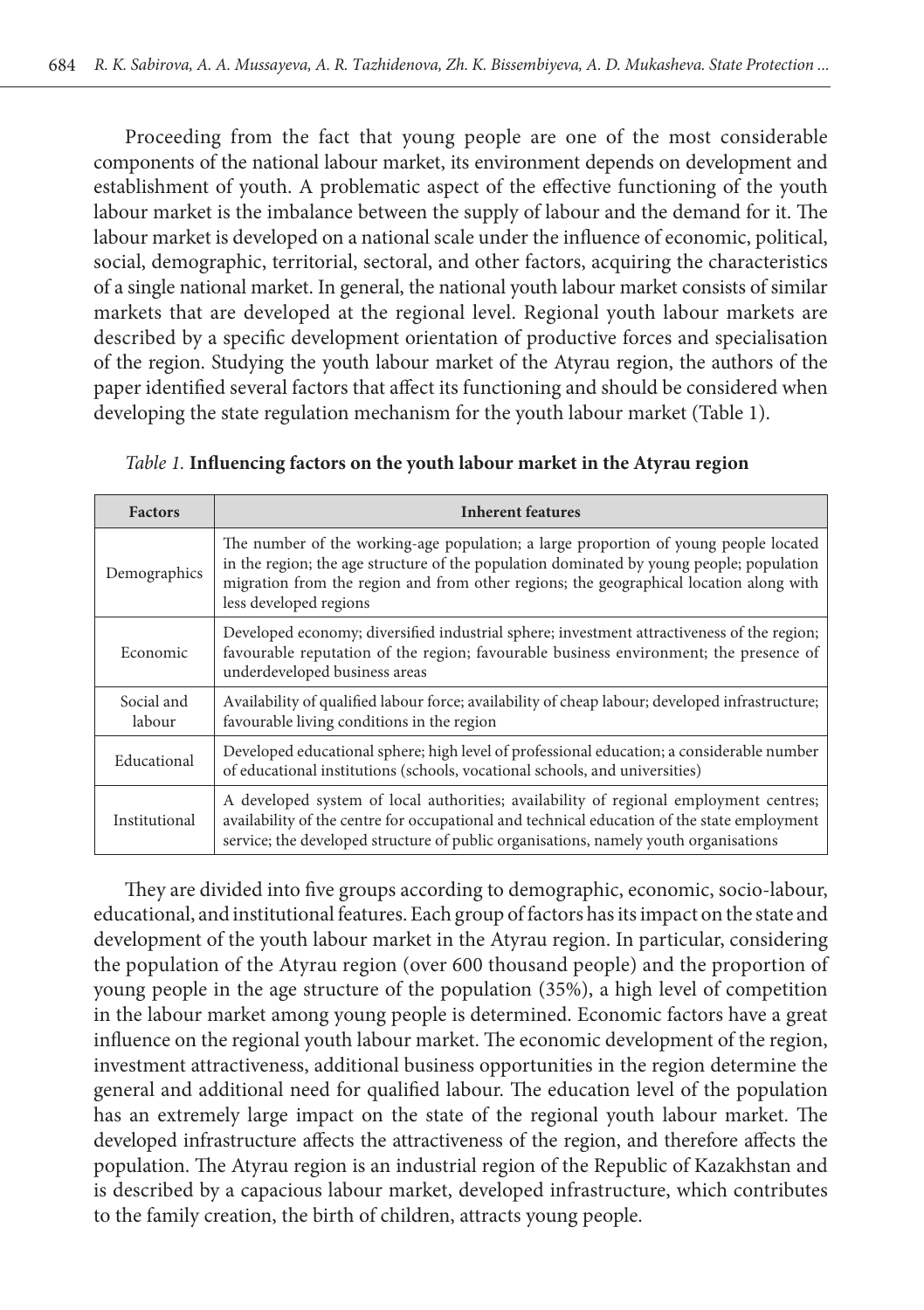Institutional factors generally have a positive impact on the development of the youth labour market in the Atyrau region. Annually, local authorities create and implement new programmes and plans to promote youth employment. The Atyrau Employment Service has enough methods and measures to ensure the employment of young people. To summarise, the authors can state that the factors that affect the labour market of young people in the Atyrau region have both positive and negative effects. The regional labour market has its distinctive features in accordance with the specifics of the region. One of the important subsystems of the labour market is the regional youth labour market. At the regional level, the youth labour market covers a separate category of people whose establishment and development are influenced by the inherent features of a certain region.

Young people can be divided into groups according to different characteristics. By age: from 14 to 18 years – underage youth; from 18 to 25 years – students receiving professional education; from 25 to 30 years – working youth; from 30 to 35 years – socially mature youth. Depending on the age, young people undergo various stages of development and establishment in the labour market. Reaching the age of 14, young people are in a state of professional knowledge development and self-determination, receive secondary, general, or special education. Upon reaching the age of majority (18 years), young people mainly study in vocational schools or higher education institutions. People aged 25-30 years strive for self-development, are vigorously involved in labour activities, are interested in the prospects of work and career growth. Socially mature young people aged 30-35 years are mainly concerned about family and household issues, but have already developed principles and certain positions, strive for prosperity and stability.

The difficulties and obstacles that young people face during their job search prevent them from realising their labour potential, regardless of what status they are in. The economically active population consists of young people who provide the supply of labour in the labour market. The economically active youth include the officially employed and the unemployed. The economically inactive population are the people who cannot be qualified as "employed" or "unemployed". This category includes unemployed youth who belong to the following social groups: schoolchildren, students of vocational schools, university students, military personnel, women on maternity leave, young people who do not work and do not have the status of an unemployed person. In search of a first job, young people face the issue of employers' refusal. The most common argument for refusing to provide the first job is the lack of work experience.

The employment service can organise assistance to employment and youth employment in several areas: 1) youth education; 2) support for youth education; 3) changing the procedure for recruiting young people for open job opportunities; 4) quotas for young people; 5) development of entrepreneurial activity; 6) attracting young people to paid community service; 7) organisation of job fairs; 8) creation of special youth organisations; 9) creation of a legislative framework on youth policy. The competitive advantages of young people in the labour market comprise three components: demographic, educational and professional, and personal and social.

In modern conditions, the labour market cannot ensure the full and effective use of the labour force of young people. Therefore, due to lack of competitiveness, the demand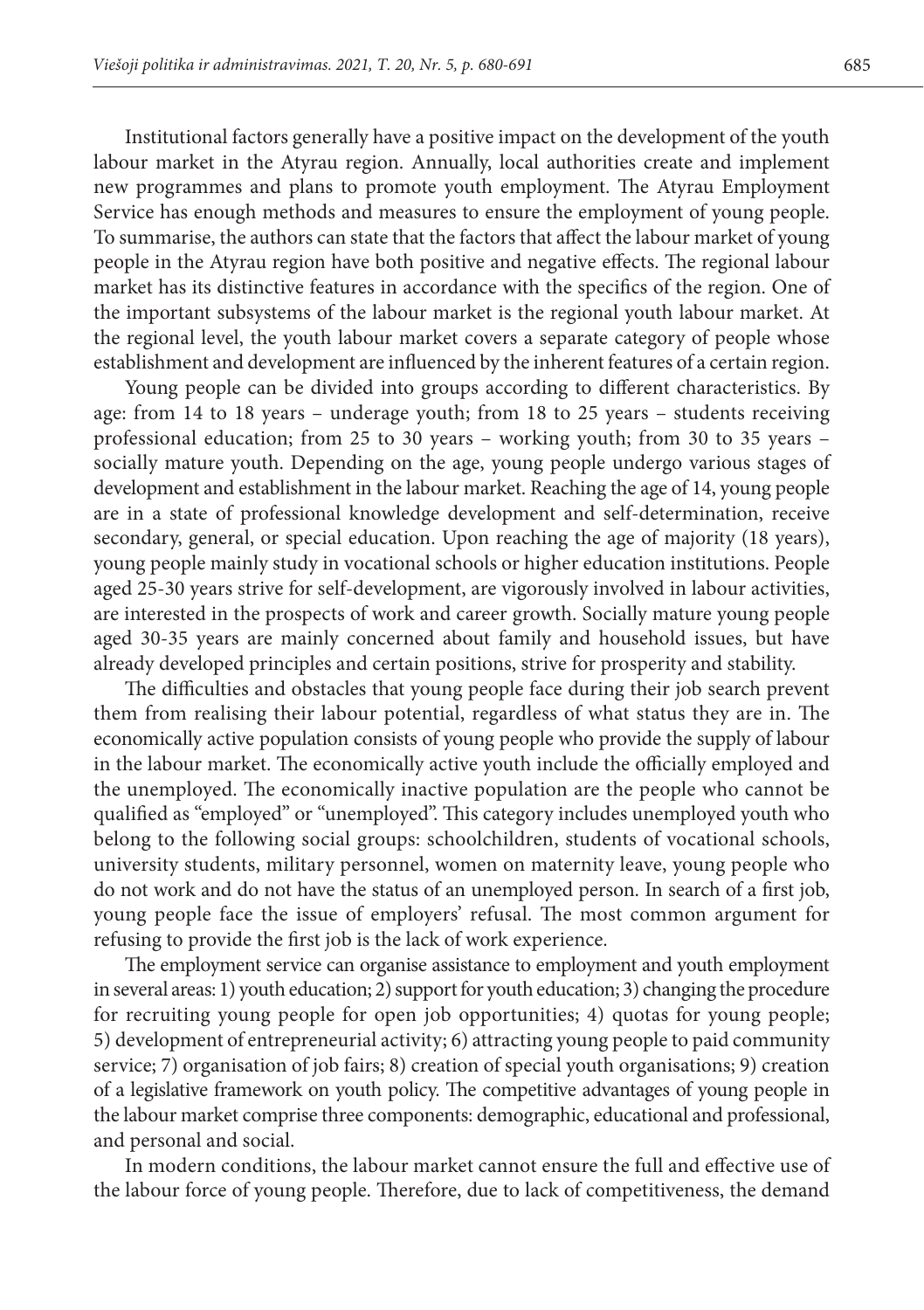for young labour among employers is insignificant, and due to the low level of wages, a considerable part of young people become unemployed or are employed in the shadow sector of the economy. Shadow employment of young people is mainly carried out in the trade areas or in casual earnings from private individuals. In modern conditions, the number of young people forced to leave the official labour market for the shadow one is gradually increasing. The pension reform may increase the motivation of young people for official employment. The complexity of the self-fulfilment of young people in the labour market is conditioned by certain features of their social status and labour behaviour. Young people are prevented from finding a job by a high educational level, which is combined with the demand for high wages, increased expectations regarding employment, the prestige of the place of work and working conditions, the stability of economic and social ties. Currently, there is a growing trend in the number of unemployed young people with higher education. This leads to the loss of the qualifications of young specialists.

The problem of youth unemployment leads to a decrease in the standard of living, the spread of so-called "dependence" by other family members, shadow employment, an increase in labour migration and generally in the criminal situation. A number of issues of the youth labour market are associated with the presence of such categories of young people in it: 1) dismissed from military service or alternative service; 2) young people under the age of 19 – distinguished by the lack of professional education; 3) representatives who did not use the right to occupy the first workplace at the time. These categories of young people cannot compete with the experienced labour force of older generations, which results in a considerable part of young people entering the unregulated labour market. The career guidance of youth contributes to the conscientious professional choice, shortens the distance between the profession in demand and the youth, provides interaction and a combination of the individual's interests and the needs of the employer.

To summarise, the authors noted that young people are a specific group, differing in the level of education and professional training, value orientations, social and economic activity. Therefore, when developing a state regulation mechanism for the youth labour market, it is necessary to consider the inherent features of various age groups of young people and factors influencing the youth labour market in the region. The priority areas of state regulation should be professional orientation, education, and employment of young people. State regulation of the youth labour market is a complex mechanism that affects the comprehensive development and establishment of young people, as well as the socioeconomic state of the country's economy in general. The mechanism of state regulation of the youth labour market includes a set of elements used by the state to influence the object of regulation.

Considering the distinctive and essential features of the mechanisms that the state uses to exercise regulatory influence on the youth labour market, it is important, from the standpoint of methodology, to define the term "mechanism of state regulation". In the scientific literature, along with the term "mechanism of state regulation", the term "mechanism of state administration" is quite often found, the definitions of which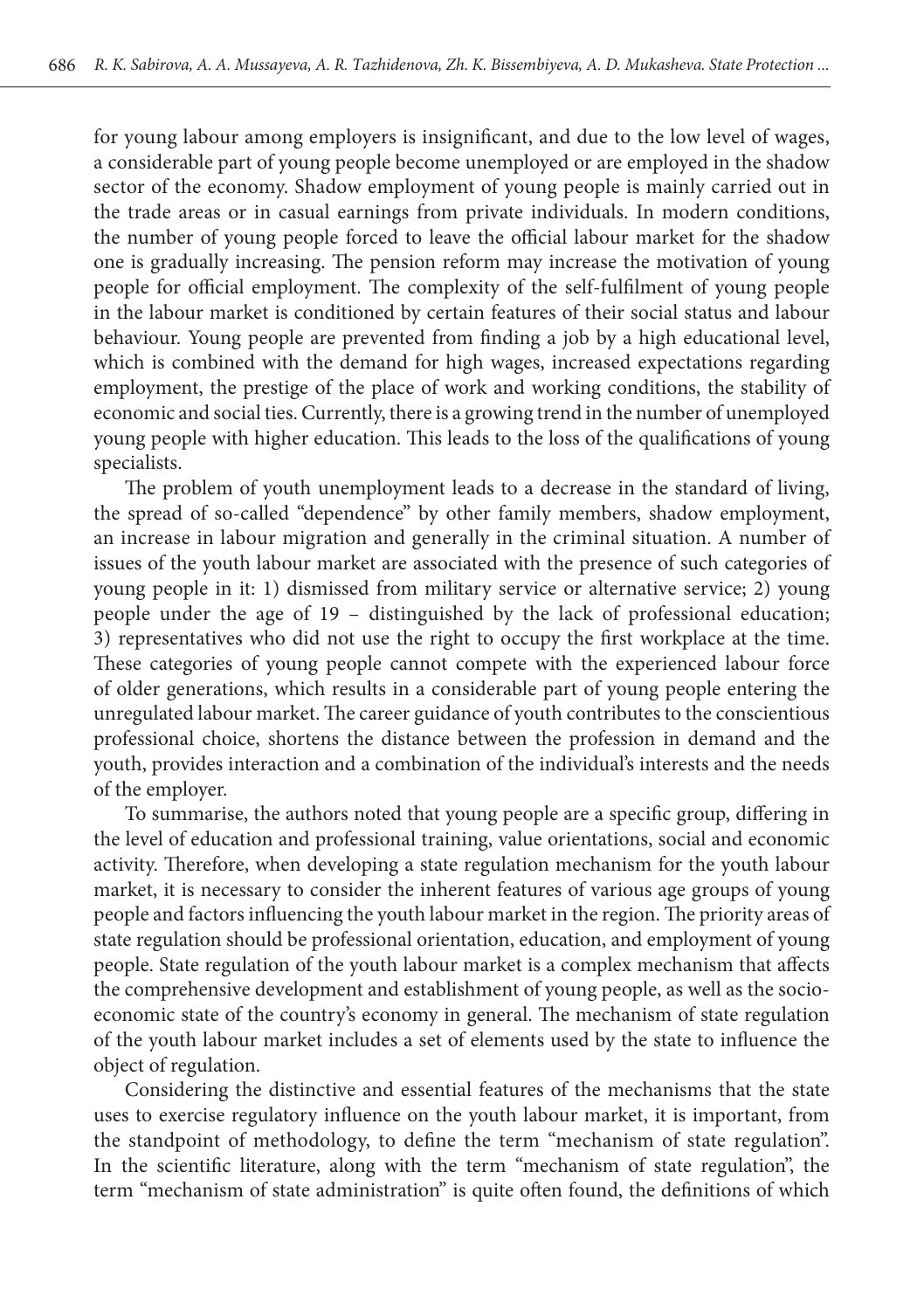are quite difficult to distinguish. When interpreting the essence of the mechanism of state administration, it is noted that this concept should be considered as the consistent administration performed by public authorities using appropriate methods and means, which is based on the fundamental principles of administration and is aimed at achieving the set objective. The literature provides a definition of the term "the mechanism of state regulation", which is very similar to the definition of the mechanism of state administration. This term means the course of actions of the regulation subject, based on the general functions and principles, providing with the help of forms, methods, and means the effective functioning of the state regulation system to achieve a certain goal and resolve contradictions.

According to the authors of this study, the opinion of other authors is debatable, as they believe that the mechanism of state regulation is a set of bodies and institutions that manage the society, or methods and tools that are used to perform actions to ensure the operation of the system. Upon revealing the essence of the mechanism of state regulation, it is necessary to proceed from the fact that regulation (Latin regulare – subordination) is a process, which means that the mechanism of state regulation is the means of its implementation. Therefore, a set of bodies and institutions or tools and methods is not a mechanism. Bodies and institutions (meaning state ones) are the subjects of regulation, and tools and methods are the means with which the regulatory process is performed. In self-regulating systems, such as the market, the feedback mechanism (the reverse influence of the object on external stimuli) streamlines the internal structure, information, and energy passing through the system.

Proceeding from the above, the state regulation mechanism for the youth labour market is a targeted influence of the state on the participants of social and labour relations on the development and placement of youth labour resources using principles, functions, forms, methods, and tools that ensure the socio-economic development of youth and promote its employment. Based on the fact that the state regulation of the youth labour market is a single integrated system, and the functioning mechanism of this system should also be unified. Thus, it is necessary to consider an integral state regulation mechanism, which includes a number of structural elements. The purpose of the state regulation of youth labour market is the development and allocation of youth labour resources, promoting their self-development and employment. In general, the youth labour market performs several functions, namely, mediation, informational, stimulating, organisational and economic, social.

#### **Conclusions**

- 1. The mechanism of state regulation of the youth labour market should functionally ensure the performance, in particular, of the following functions:
- organisational makes provision for the combination of efforts of interested parties for the youth's employment, planning certain activities and monitoring their implementation;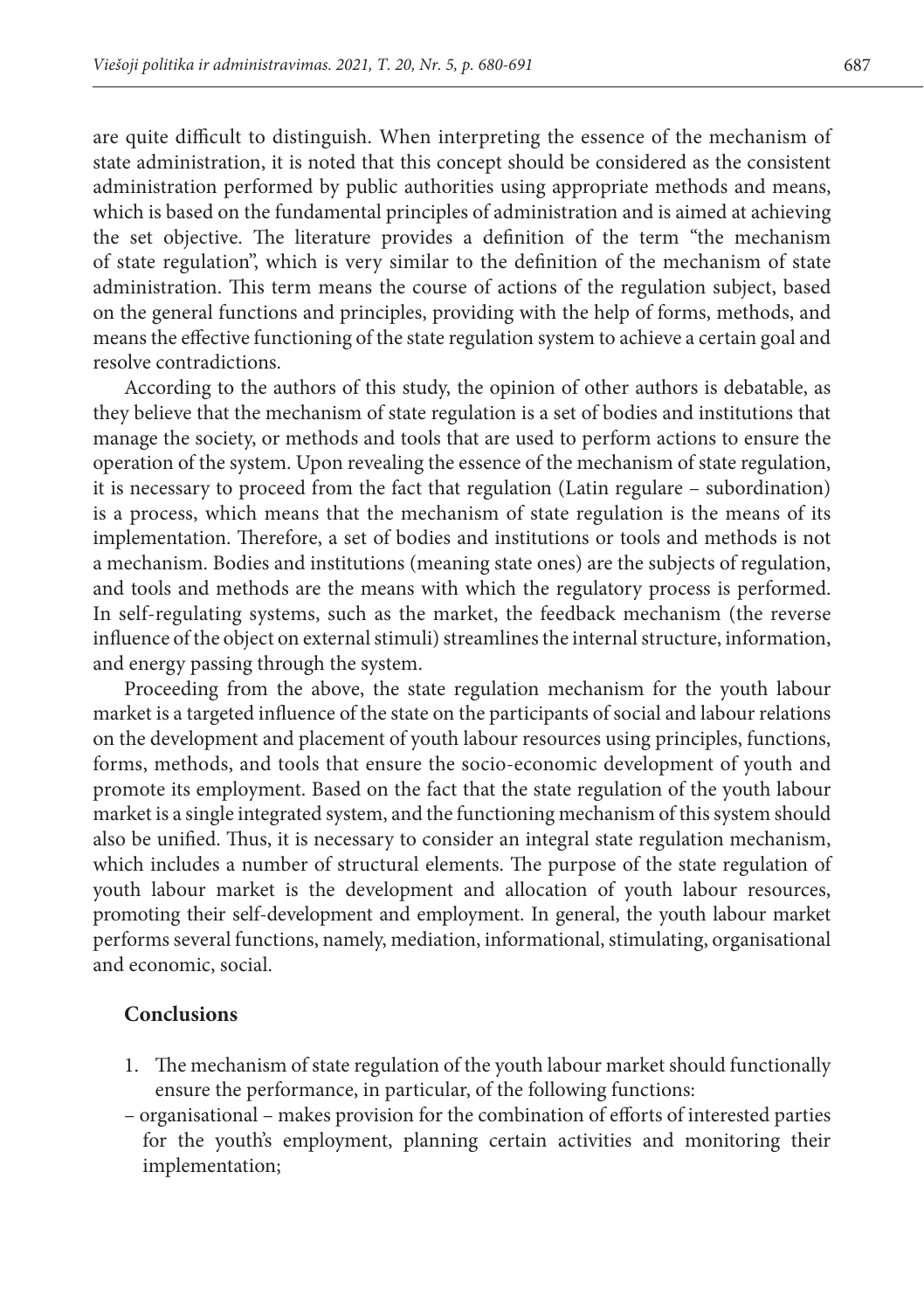- legal legislative regulation of youth employment issues and guaranteeing employment at the first workplace, regulatory support for the youth's protection in the labour market;
- economic covers financial support for measures to promote youth employment, encouraging youth to develop entrepreneurship and self-employment, encouraging employers to hire youth, providing tax benefits, applying financial sanctions for refusing to hire young people.
- 2. In the course of the study, the authors considered the concept of social protection of citizens. The study determined that social protection should provide citizens with assistance in meeting basic needs, for example, in food and housing. The study analysed the need for young people's social protection since the level and growth rates of youth unemployment are very high.
- 3. An important component of state social support is the existing unemployment benefit and compensation for young people. Citizens who have registered with the employment service have the right to be consulted on the choice of the activity field, other employment issues, as well as occupational training. The authors identified the main areas of social assistance, such as youth education, youth training support, changing the procedure for recruiting young people for open vacancies, quotas for young people, developing entrepreneurship, attracting young people to paid community service, organising job fairs, creating special youth organisations, creating a legislative framework on youth policy.
- 4. The components of the state regulation mechanism of the youth labour market are the subjects and objects of state regulation, principles, priorities, criteria, methods, means, and tools of regulation. All the components of this mechanism are multilevel, that is, they have central, regional, and basic levels. Therefore, the effectiveness of the state regulation mechanism of the youth labour market directly depends on the coordination of action at all levels of government.

# **Acknowledgements**

This research was funded by the Science Committee of the Ministry of Education and Science of the Republic of Kazakhstan (Grant No. AP08956950 "Improving the system of social protection of unemployed youth in the Republic of Kazakhstan in conditions of uncertainty").

# **References**

- 1. Andersson, L. 2020. "Coordination Patterns and Institutional Settings: A Comparative Study of Labour Market Programs for Unemployed Youth in Sweden and the United Kingdom". *Policy Studies*. https://doi.org/10.1080/01442872.2020.1724924.
- 2. Assmann, M.-L., Tolgensbakk, I., Vedeler, J.S., and Bøhler, K.K. 2020. "Public Employment Services: Building Social Resilience in Youth?" *Social Policy and Administration* 55(4): 659-73. https://doi.org/10.1111/spol.12649.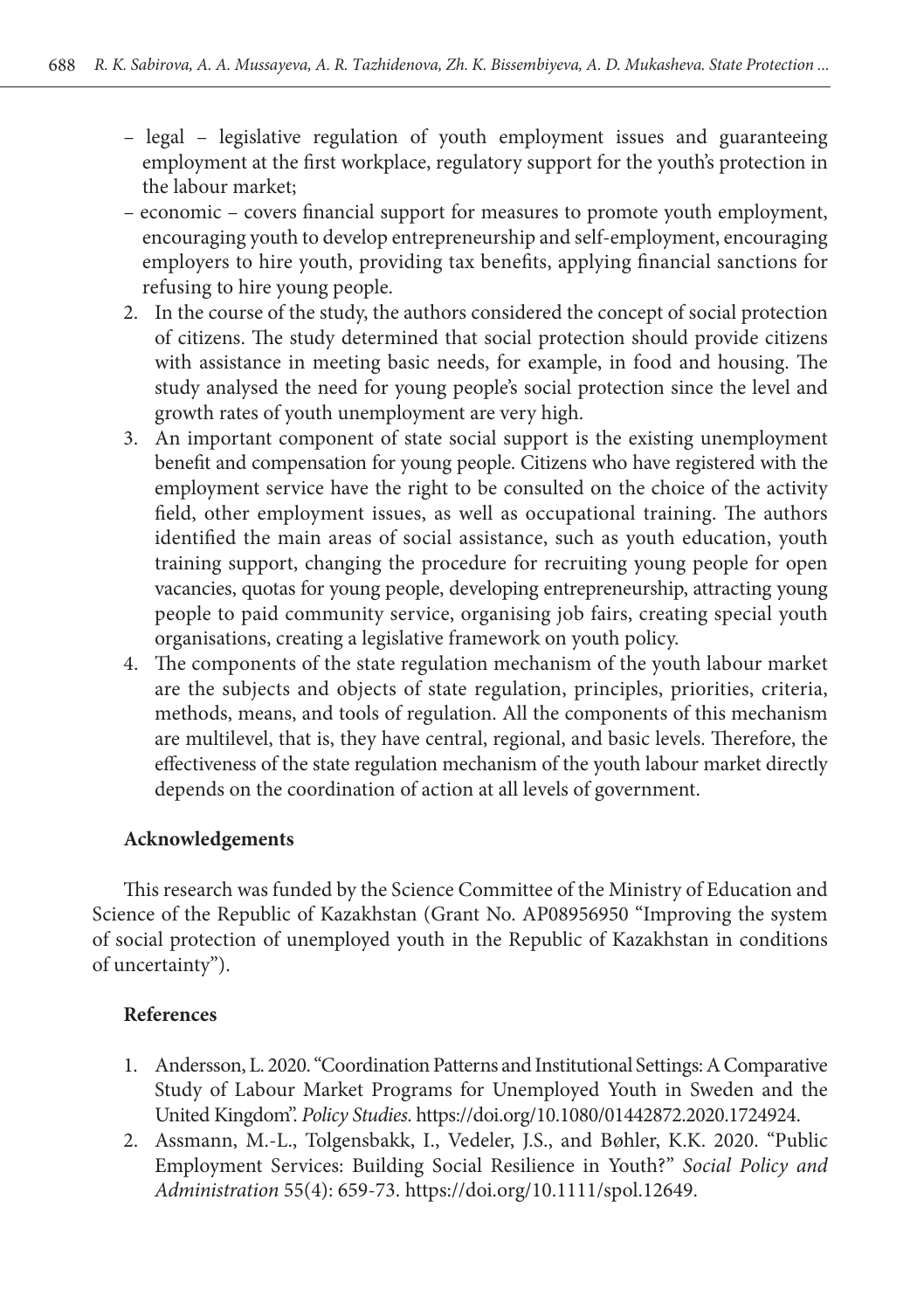- 3. Cheng, G.H.-L., Chan, D.K.-S., and Au, W.T. 2020. "Profiles of Employability and Their Career and Psychological Implications among Unemployed Youth". *Applied Research in Quality of Life.* https://doi.org/10.1007/s11482-020-09869-4.
- 4. Denny‐Smith, G., Sunindijo, R.Y., Loosemore, M., Williams, M., and Piggott, L. 2021. "How Construction Employment Can Create Social Value and Assist Recovery from Covid‐19". *Sustainability (Switzerland)* 13(2): 1-20. https://doi.org/10.3390/su13020988.
- 5. Kachynska, N.F., Zemlyanska, O.V., Husiev, A.M., Demchuk, H.V., and Kovtun, A.I. 2021. "Labour Protection as a Component of Effective Management of a Modern Enterprise". *Scientific Bulletin of Mukachevo State University. Series "Economics"* 8(1): 77-85.
- 6. Karabchuk, T. 2020. "Job Instability and Fertility Intentions of Young Adults in Europe: Does Labor Market Legislation Matter?" *Annals of the American Academy of Political and Social Science* 688(1)" 225-45. https://doi.org/10.1177/0002716220910419.
- 7. Koksharov, V.A., Agarkov, G.A., and Sushchenko, A.D. 2021. "Precarisation of Labour as a Growing Form of Employment of Young Specialists in the Context of the Сovid-19 Pandemic". *Economy of Region* 16(4): 1061-71. https://doi.org/10.17059/EKON.REG.2020-4-4.
- 8. Lindemann, K., and Gangl, M. 2020. "Parental Unemployment and the Transition into Tertiary Education: Can Institutions Moderate the Adverse Effects?" *Social Forces* 99(2): 616–47. https://doi.org/10.1093/sf/soz155.
- 9. Mamun, M.A., Akter, S., Hossain, I., Faisal, M.T.H., Rahman, M.A., Arefin, A., and Griffiths, M.D. 2020. "Financial Threat, Hardship and Distress Predict Depression, Anxiety and Stress among the Unemployed Youths: A Bangladeshi Multi-City Study". *Journal of Affective Disorders* 276: 1149-58. https://doi.org/10.1016/j.jad.2020.06.075
- 10. Minh, A., O'Campo, P., Guhn, M., and McLeod, C.B. 2020. "Out of the Labour Force and Out of School: A Population-Representative Study of Youth Labour Force Attachment and Mental Health". *Journal of Youth Studies* 23(7): 853-68. https://doi.org/10.1080/13676261.2019.1639648
- 11. Mokona, H., Yohannes, K., and Ayano, G. 2020. "Youth Unemployment and Mental Health: Prevalence and Associated Factors of Depression among Unemployed Young Adults in Gedeo Zone, Southern Ethiopia". *International Journal of Mental Health Systems* 14(1): article number 61. https://doi.org/10.1186/s13033-020-00395-2.
- 12. Offiong, A., Lewis, Q., and Powell, T.W. 2020. "Making Success Tangible: Reengaging Female Opportunity youth in Baltimore, MD". *Perspectives in Public Health* 140(4): 187–89. https://doi.org/10.1177/1757913920921195.
- 13. Paciello, M.C., and Pioppi, D. 2020. "Working Class Youth Transitions as a Litmus Test for Change: Labour Crisis and Social Conflict in Arab Mediterranean Countries". *Mediterranean Politics* 26(3): 308-29. https://doi.org/10.1080/13629395.2020.1749814.
- 14. Pankratova, V.O. 2021. "General Principles of Law as a Source of European Union Law". *Legal Horizons* 14(2): 111-7.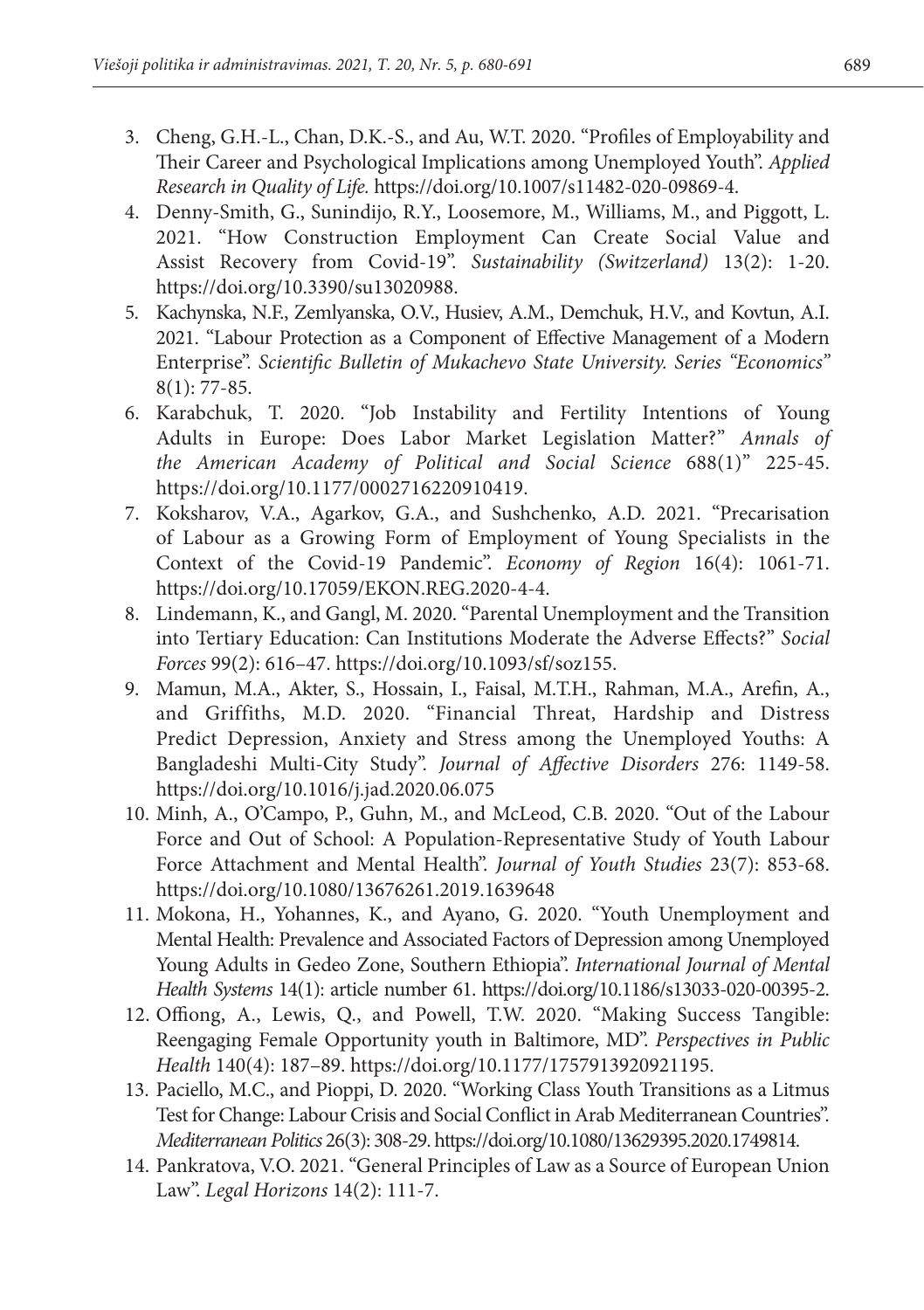- 15. Polukarov, Yu.O., Prakhovnik, N.A., Polukarov, O.I., Demchuk, H.V., and Zemlyanska, O.V. 2021. "Assessment of the Economic Effect from the Implementation of Labour Protection Measures at Enterprises". *Scientific Bulletin of Mukachevo State University. Series "Economics"* 8(1): 68-76.
- 16. Salud-Payumo, C., Monsura, M.P., Magpantay, M., Sanguyo, E., and Guillo, A.C. 2020. "Socioeconomic Profiling of Communities Surrounding Polytechnic University of the Philippines as Basis of Extension Programs". *Annals of Tropical Medicine and Public Health* 23(13A): article number 8196. https://doi.org/10.36295/ASRO.2020.231328.
- 17. Shah, R., Jafeer, Q.-U.-A., Saeed, S., Aslam, S., and Ali, I. 2020. "Unemployment and Social Stigma: Naming, Blaming and Shaming of Educated Youth in Rural Khyber Pakhtunkhwa Province of Pakistan". *International Journal of Sociology and Social Policy* 40(7-8): 543-58. https://doi.org/10.1108/IJSSP-10-2019-0206.
- 18. Shibuya, K., Guo, H., and Fong, E. 2020. "Unemployment Patterns of Local-Born and Migrant Youth in a Postcolonial Society: A Double Cohort Analysis". *Annals of the American Academy of Political and Social Science* 688(1): 20-37. https://doi. org/10.1177/0002716219896290.
- 19. Sighaldeh, S.S., Zarghami, F., Charkazi, A., and Negarandeh, R. 2020. "A Qualitative Study of Factors Influencing the Onset of Hookah Smoking among Iranian Men with Turkmen Ethnicity". *Journal of Epidemiology and Global Health* 10(2): 135-42. https://doi.org/10.2991/jegh.k.191206.001.
- 20. Sukhonos, V.V., Kane, S., and Wilkinson, G. 2021. "Social Basis of State Power in the Conditions of a Latin American-Type State". *Legal Horizons* 14(2): 91-7.
- 21. Unt, M., and Täht, K. 2020. "Does Early Career Unemployment at the Peak of a Recession Leave Economic Scars? Evidence from Estonia". *Annals of the American Academy of Political and Social Science* 688(1): 246-57. https://doi.org/10.1177/0002716220911890.
- 22. Wade-Bohleber, L.M., Duss, C., Crameri, A., and von Wyl, A. 2020. "Associations of Social and Psychological Resources with Different Facets of Chronic Stress: A Study with Employed and Unemployed Adolescents". *International Journal of Environmental Research and Public Health* 17(14): 1-17. https://doi.org/10.3390/ ijerph17145032.
- 23. Wesseling, W.I.E. 2021. "Towards a More All-Inclusive Evaluation of Interventions for Unemployed Youth: A Longitudinal Investigation of Participant, Programme, Relational and Contextual Factors". Social Policy and Administration. https://onlinelibrary.wiley.com/doi/10.1111/spol.12705.
- 24. Yip, P., Chen, M., So, B.K., Lam, K.F., and Wat, K.P. 2020. "Optimal Strategies for Reducing Number of People in the Social Security System". *International Journal of Environmental Research and Public Health* 17(4): article number 1305. https:// doi.org/10.3390/ijerph17041305
- 25. Zub, M.Ya., and Shulika, D.A. 2018. "Polyfunctionality of the infrastructure of the regional labor market in the stage of innovative shifts in the economy of Ukraine". *Scientific Bulletin of Mukachevo State University. Series "Economics"*  2(10): 74-80.